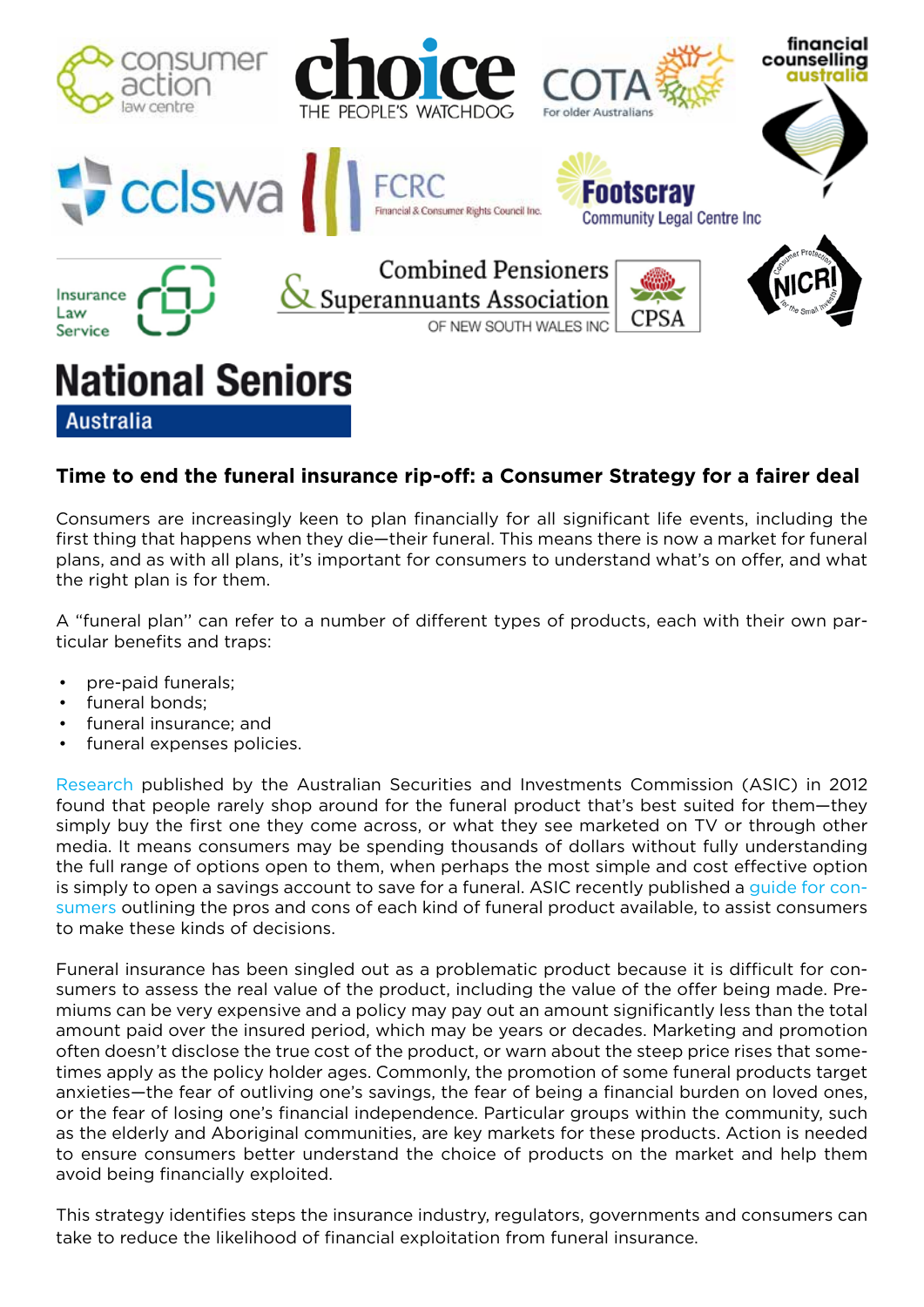# 1. Premiums should be fixed for the duration of the policy

Funeral insurance premiums can rise as the policyholder ages. Yet, as policyholders age, their income and capacity to pay their premiums can decline—often dramatically. This practice effectively traps consumers, who may have already paid thousands of dollars, into keeping up an insurance policy they can no longer afford. Not all consumers seem aware that some plans increase in price over time.

In July 2013, ASIC's concerns about the advertising of funeral insurance resulted in some insurers changing to a fixed pricing structure,<sup>1</sup> and other recent changes such as not requiring premiums be paid past an age threshold will make this product less detrimental to ageing consumers. We'd like to see the pricing of all funeral insurance fixed from the outset.

Insurers should be required to offer consumers already covered the opportunity to move from a stepped policy to a capped policy, without any loss or penalty for doing so—and funds already paid to be applied to that policy.

# 2. Full disclosure of estimated total costs of a policy

Insurance businesses provide insurance products based on the profile of their customer base, and could readily provide an estimate of how much the policy being offered will likely cost potential customers. Accordingly, a key fact sheet that states the price, key conditions, and an approximation of total costs to the consumer should be mandated. The My Longevity website could assist with calculations. Total cost disclosure is now common in other industries, such as telecommunications, as it is acknowledged that consumers can be swayed by low per month rates and fail to calculate the overall cost, impacting decision-making. If consumers are to make a choice in their own best interests, they need to be able to compare the costs of the various options available, such as funeral bonds and pre-paid funerals, which commonly have set costs. Allowing consumers to have an estimated total figure they can expect to pay will ultimately allow them to make an informed decision to buy a product that suits their needs.

# 3. Extend allowable policy arrears periods

When a funeral insurance policy falls into arrears, consumers are only allowed 28 days in arrears before an insurer can cancel their policy.<sup>2</sup> Canstar's comparison guide to funeral insurance indicates $3$  that few have a hardship policy or other means of suspending policy payments. Coupled with the decreasing affordability of the product over time, and the fact that this product can only be claimed for a one-off event, stronger protections are needed for those who are unable to pay regular premiums for a period of time. We'd also like to see greater flexibility where a policy has lapsed, and consumers to be offered the chance to repay any arrears over time in order to retain their cover and be eligible to claim.

# 4. Encourage the introduction of capped insurance products

ASIC's research showed that consumers have a general awareness of funeral products, but commonly choose the first policy they seek a quote on without shopping around for the product best suited to their needs. Whilst some products require no further premiums be paid past the sum insured amount, or become a nominal amount (or zero) after a certain age, others can result in a consumer paying total premiums far greater than the amount they are insured for. Capped insurance products mean that consumers don't pay more than they will be entitled to claim for, and should be more readily distinguishable from other insurance policies that allow consumers to spend far greater amounts than that they're insured for.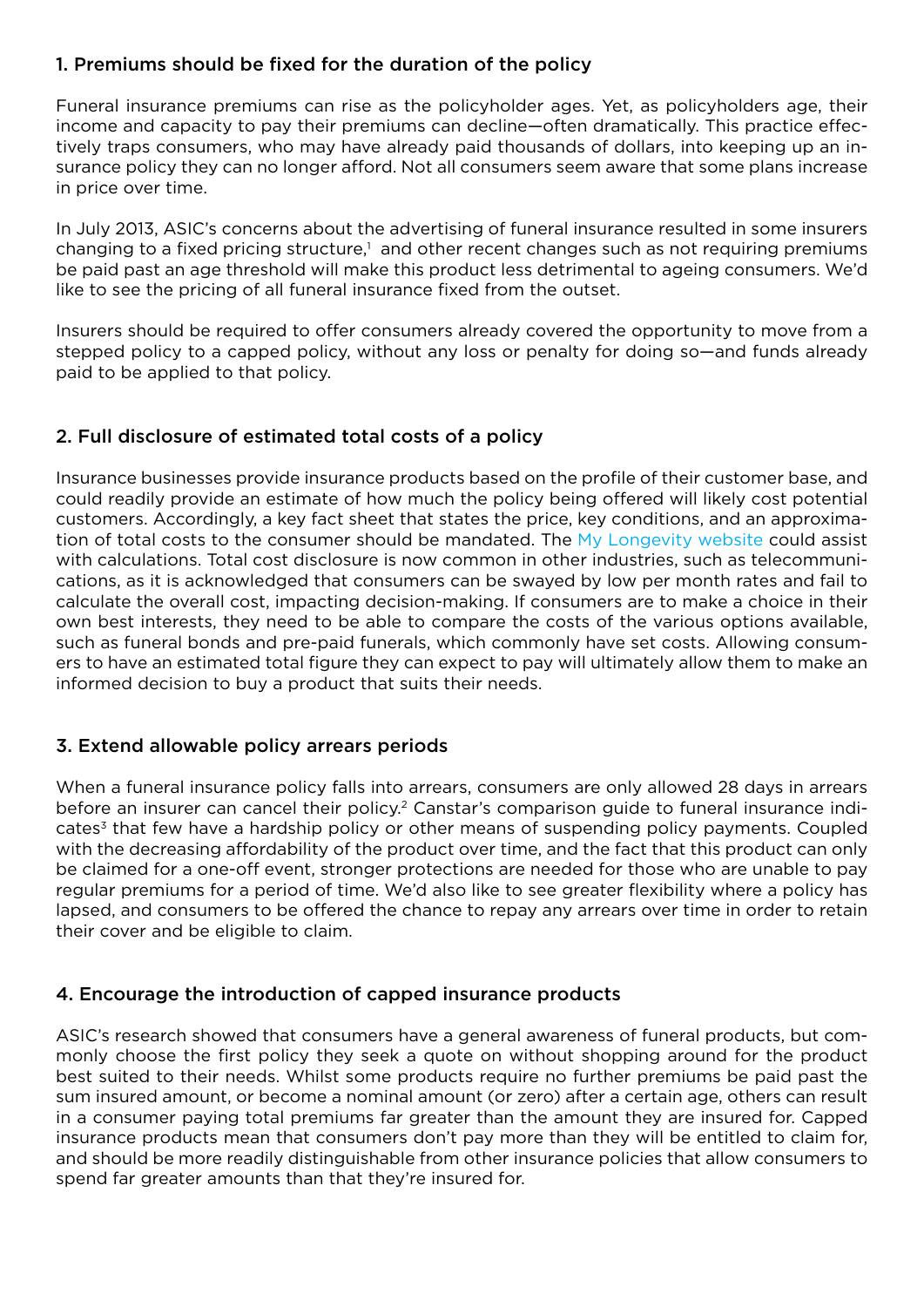# 5. Publish up-to-date information about funerals costs

The Australian Funeral Directors Association's (AFDA) public guidance about the cost of funerals is poor. Its website states 'the answer could be almost limitless'.4 Despite this, AFDA is quoted in other publications giving approximate costs. AFDA is therefore well placed to help consumers seeking to understand what the costs are in planning for the event. We'd like to see AFDA use the information provided by its members to assist consumers to understand what kind of costs a funeral might incur to allow them to decide how much they need to set aside for their funeral and how they might choose to pay for it.

### 6. Minimise policy exclusions

Consumers have complained about unexpected exclusions affecting an ability to make a claim. For example, insurance policies usually have a period of 12 to 24 months before a claim can be made for natural death, or for higher coverage to take effect. Money for a funeral is needed quickly after a death and insurers will understand that this is a difficult time for grieving relatives. Having industry-wide standard practices that minimise the number of allowable exclusions is a useful way of ensuring consumer expectations and fairness can be achieved.

## 7. Improve reporting on policy attrition

Funeral insurance is still a relatively new product in the marketplace, but the structure of the product—payments made over a long time for a one-off event, where premium costs can rise sharply when the consumer's ability to afford it dramatically drops, and so on—mean there is a potential for consumers to drop out before using the cover. Insurers should be required to report annually on the number of funeral policies in existence and the number of lapsed policies where the beneficiary will no longer be eligible to make a claim.

## 8. Superannuation funds and life insurers should prominently advise consumers about coverage for funerals

Many consumers remain unaware that they may be entitled to life insurance as part of their membership of a superannuation fund. Life cover in super can entitle family members to a payment at the time of a person's death which could be used to pay for funeral expenses. Making consumers aware of this is important to ensure they do not pay two premiums unnecessarily. A related problem is that life insurance claims can take time, when money is needed quickly after a death to pay for a funeral. The superannuation and insurance industries will understand that this is a difficult time for grieving relatives, and should work together to ensure that advance payments for funerals can be made. These industries also have an obligation to proactively and effectively inform their members and policy holders about their existing cover to assist with decision making when considering additional insurance.

## 9. Improve compliance with advertising prohibitions of mis-selling and deceptive conduct

Funeral insurance advertising is often emotionally charged, and appeals to viewers to buy this product to avoid burdening their family with the financial costs of a funeral. Daytime television advertising seems to be a key marketing avenue for funeral insurers who, despite guidance in ASIC's Regulatory Guide on Advertising Financial Products and Advice Services, remains highly emotive and relies heavily on invoking a sense of fear in potential customers. Tactics include quotes for low policy prices available only to a limited group of consumers. Others, such as likening the cost of a policy to the cost of a coffee, highlights the current cost of a product in an easily relatable fashion without offering similar prominence to the way premium costs rise sharply over time and what the true cost of the product will be over an average timeframe. ASIC has various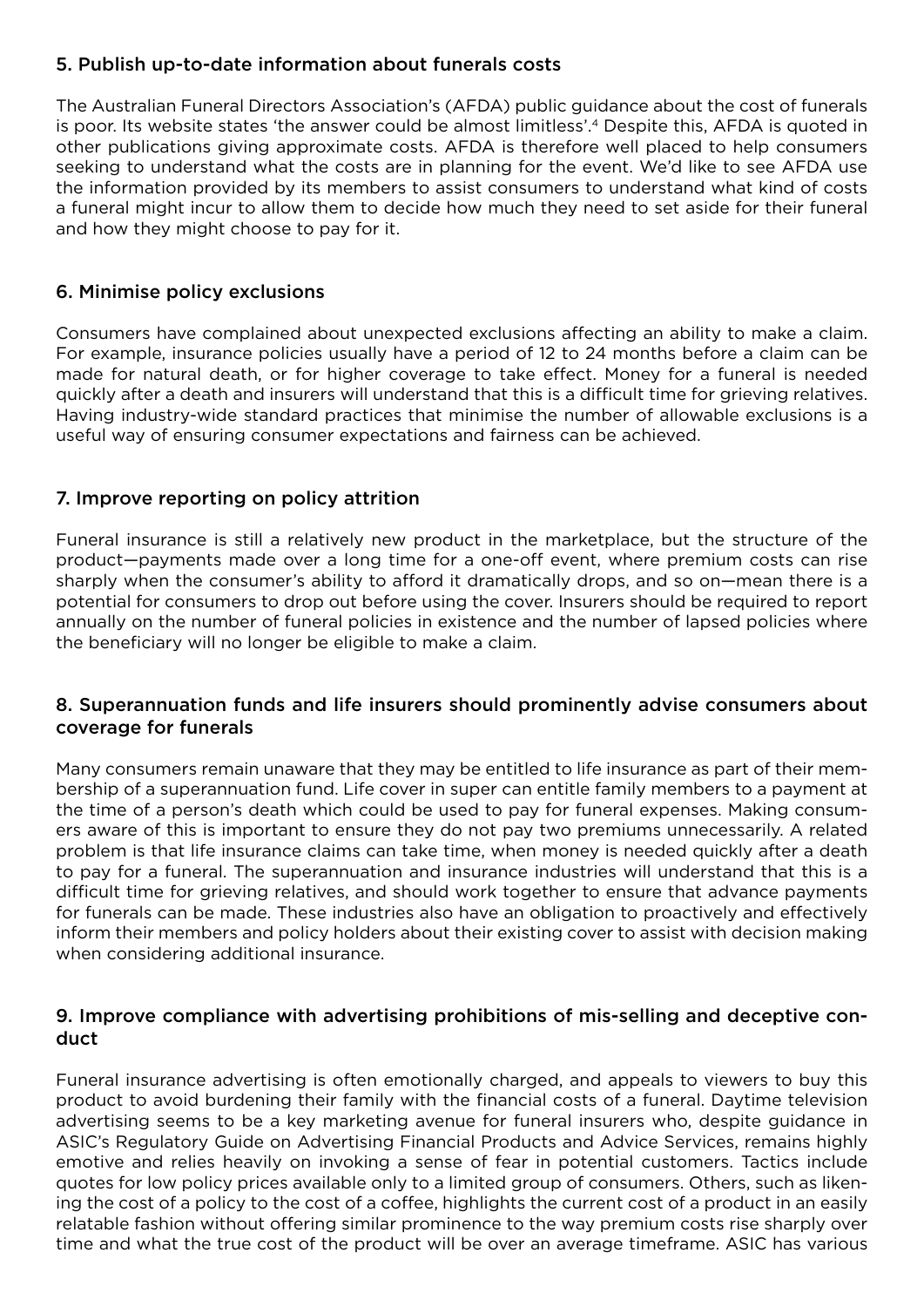options for action, including a market survey to ensure funeral insurance marketing is consistent with the spirit of the guideline and even legal action if appropriate. Where misconduct is found, remedies should include requiring the business to contact consumers who may have been affected with an offer a full refund.

Funeral products that target Aboriginal consumers should be a high priority for an investigation into mis-selling. It appears that it is not made clear to consumers that they may not receive the full value of the dollar figure on the policy documentation—only the cost of funeral (and related expenses), which will usually go straight to the funeral parlour and not to the family. It is also not clear how many consumers understand and are told about the offer to pay funeral related expenses (like wake costs or travel costs). Literacy issues, combined with products that use on exclusions and fine print in their marketing material and selling tactics, mean that Aboriginal consumers are at risk of being taken advantage by sellers of funeral products.

# 10. Help older Australians understand the product

Getting clear, helpful information to consumers at the time they need it is an ongoing challenge. Some advocates and seniors groups have begun to raise awareness about the problems with funeral insurance in their publications. Providing objective analysis about products, alternatives and where to get help if someone has purchased a bad funeral insurance product is an essential service that advocacy groups can provide.

### 11. Promote alternatives

One simple alternative to funeral insurance is to open a dedicated savings fund for the inevitable event. This could be enabled and promoted by banks and other institutions which could create tailored accounts based on the needs of the consumer with easy regular, occasional or one-off payment options. There are also opportunities for community organisations and the finance industry to work together to create fit for purpose products. One good example is Saver Plus, created by ANZ and the Brotherhood of St Laurence to help families save for educational expenses.

Low income families may also be entitled to a bereavement payment from the Department of Human Services, and others may be entitled to funding through the Department of Veterans Affairs, their union, or their state or territory government. The availability of these funds should be communicated to eligible parties.

### 12. Improve disclosure and warnings

Governments, industry and regulators have suggested improved disclosure for funeral insurance products so that consumers are aware of key features and are able to make fair assessments. This could be in the form of key fact sheets (as will soon be required for home building insurance), that clearly warn about the pitfalls or risks associated with products, and alternatives that might be available. Associated warnings need to be included in advertising to offset aggressive advertising tactics. Insurer websites should be required to provide a link to ASIC's Money Smart website.

### 13. End the insurance industry exemption on unfair terms

Unfair terms in insurance contracts affect the way claims are processed, handled and refused, resulting in significant stress, delay and unfairness to consumers. Insurance contracts are currently the only type of consumer contract excluded from national unfair contract terms protections under the new Australian Consumer Law. The Federal Government has announced its intention to extend unfair contract term protections to general insurance, but has excluded life insurance (which includes funeral insurance). There is no reason for this ongoing exclusion, and unfair contract term protections should be extended to all insurance contracts.